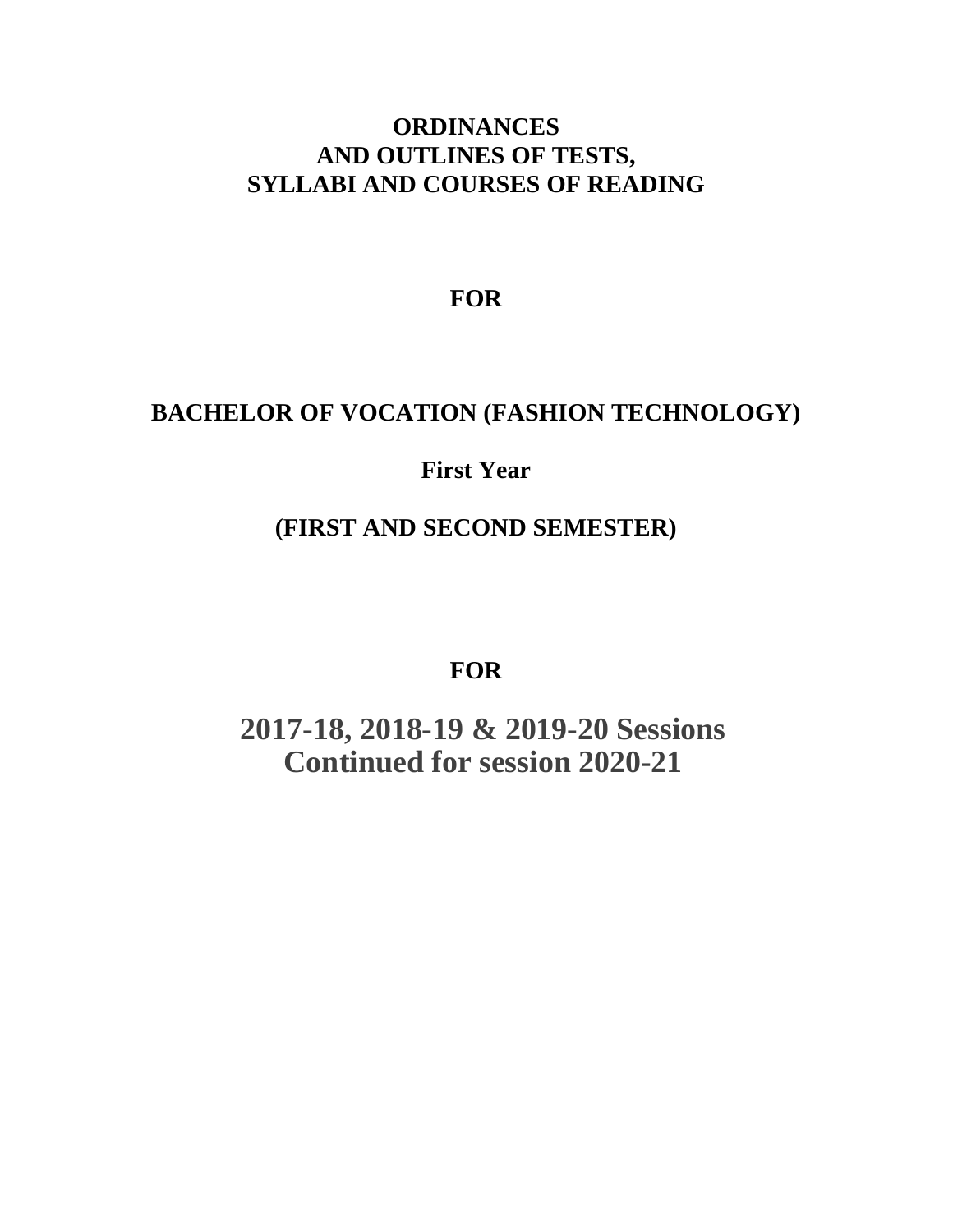## **ORDINANCES (FOR B.VOC. UNDER THE +3 SCHEME)**

Notwithstanding the integrated nature of a course spread over more than one academic year, the ordinances in force at the time a student joins a course shall hold good only for the examination held during or at the end of the academic year. Nothing in these Ordinances shall be deemed to debar the University from amending the ordinances subsequently and the amended ordinances, if any, shall apply to all the students whether old or new.

The University Grants Commission (UGC) has launched a scheme on skills development based higher education as part of college/university education, leading to Bachelor of Vocation (B.Voc.) Degree with multiple exits such as Diploma/Advanced Diploma under the NSQF.TheB.Voc.programme is focused on universities and colleges providing undergraduate studies which would also incorporate specific job roles and their NOSs alongwith broad based general education. This would enable the graduates completing B.Voc. to make a meaningful participation in accelerating India's economy by gaining appropriate employment, becoming entrepreneurs and creating appropriate knowledge.

- 1 B.Voc. is a Degree with multiple exits such as Diploma, Advanced Diploma and Degree under NSQF comprising three parts spread over three years. Each part will consist of two semesters. The course of study of B.Voc. shall be divided in six semesters and university examination will be held at the end of every semester in the months of November/December (for semester I, III & V) and May/June (for semester II, IV & VI) or as fixed by the Academic Council.
- 2 A candidate will be awarded Diploma in Fashion Technology after completion and passing the first year,Advanced Diploma in Fashion Technologyafter passing the second year and B.VOC in Fashion Technology after the passing the third year and candidate will be eligible to rejoin the next level at any time without any minimum and Allowed limit duration.
- 3 The outlines of tests and syllabi shall be such as prescribed by the Academic Council from time to time.
- 4 A candidate will be eligible to join 1st semester of B.VOC.( Fashion technology) course, if he/she has passed +2 examination in any stream of Punjab School Education Board, or any other examination recognized as equivalent thereto without reappear.
- 5 Semester examination will be open to regular candidates who have been on therolls of a college affiliated to this University and meet the attendance and other requirements as prescribed in the Ordinances No.7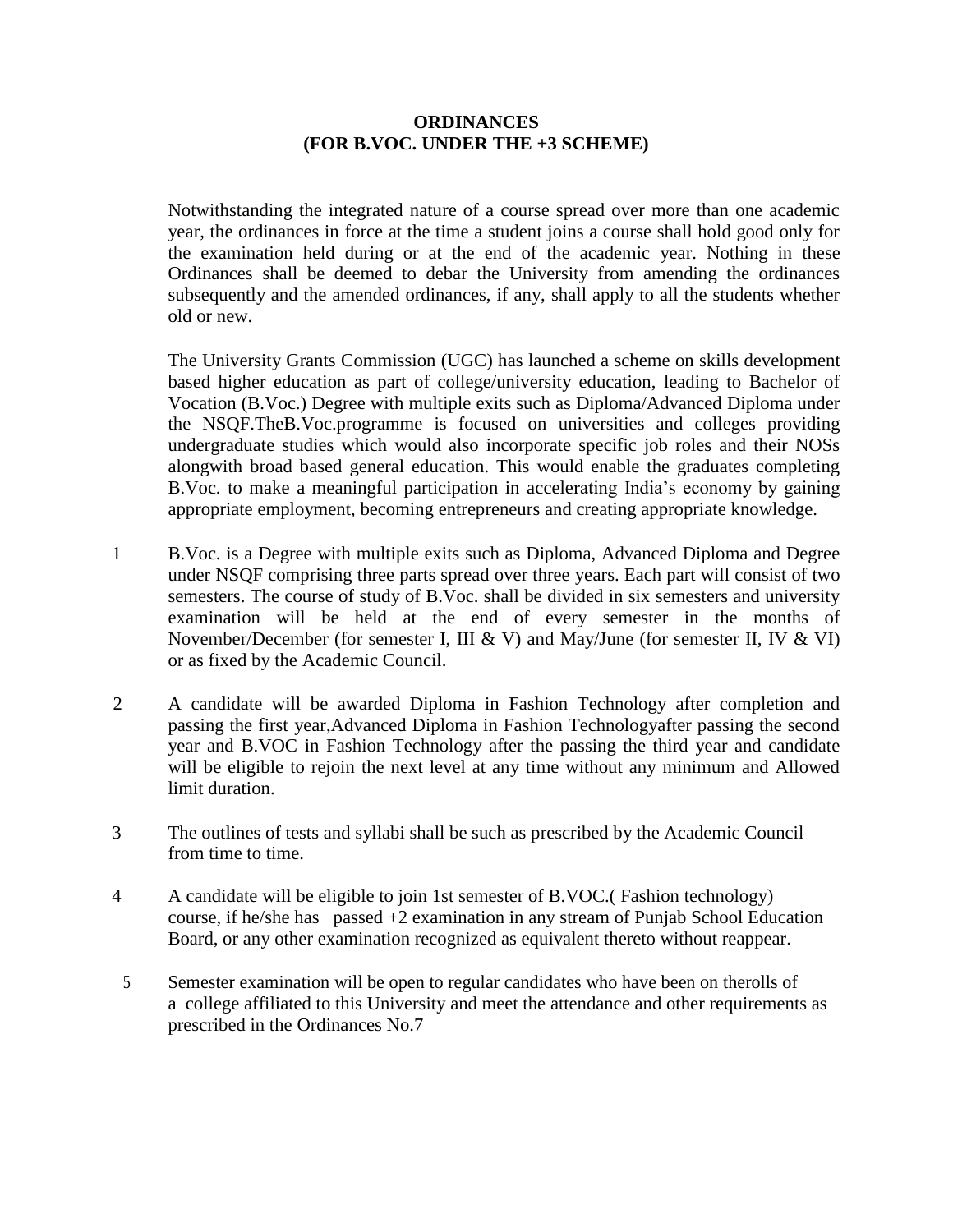6 Subject to fulfillment of requirement of House examination, the attendance requirements and these ordinances there will be no condition of passing papers for promotion from odd semester to even semester in an Academic Session.

To qualify for admission to 2nd year of the Course, the candidate must have passed 50% of total papers of the two semesters of the 1st year. Similarly, to qualify for admission to 3rd year of the course, the candidate should have passed 50% of total papers of four semesters of the earlier two years.

A candidate placed under reappear in any paper, will be allowed two chances to clear the reappear, which should be availed within consecutive two years/chances i.e. to pass in a paper the candidate will have a total of three chances, one as regular student and two as reappear candidate.

The examination of reappear papers of odd semester will be held with regular examination of the odd semester and reappear examination of the even semester will be held with regular examination of even semester. But if a candidate is placed under reappear in the last semester of the course, he will be provided chance to pass the reappear with the examination of the next semester, provided his reappear of lower semester does not go beyond next semester.

## 7 Attendance Requirements

Every candidate will be required to attend a minimum of 75% lectures delivered to that class in each paper as well as 75% of the laboratory work, seminars etc. separately. Provided that a deficiency in attendances may be condoned for special reasons, as per the relevant ordinances on the subject.

- 8 To be eligible to appear in the semester examination a candidate must have obtained in the house examination at least 25% marks in each paper; 33% marks in the aggregate of all subjects of the semester. The Principal at his discretion may allow a special test to a candidate who could not appear in the House examination owing to unavoidable reasons or fails to secure the minimum marks as prescribed above.
- 9 Late College Students: A candidate, who has completed the prescribed course of instructions for a semester but has not appeared in the examination or havingappeared, has failed in the examination, may appear as a late college student within the prescribed period.
- 10 Amount of examination fee to be paid by a candidate for each semester shall be as fixed by the University from time to time.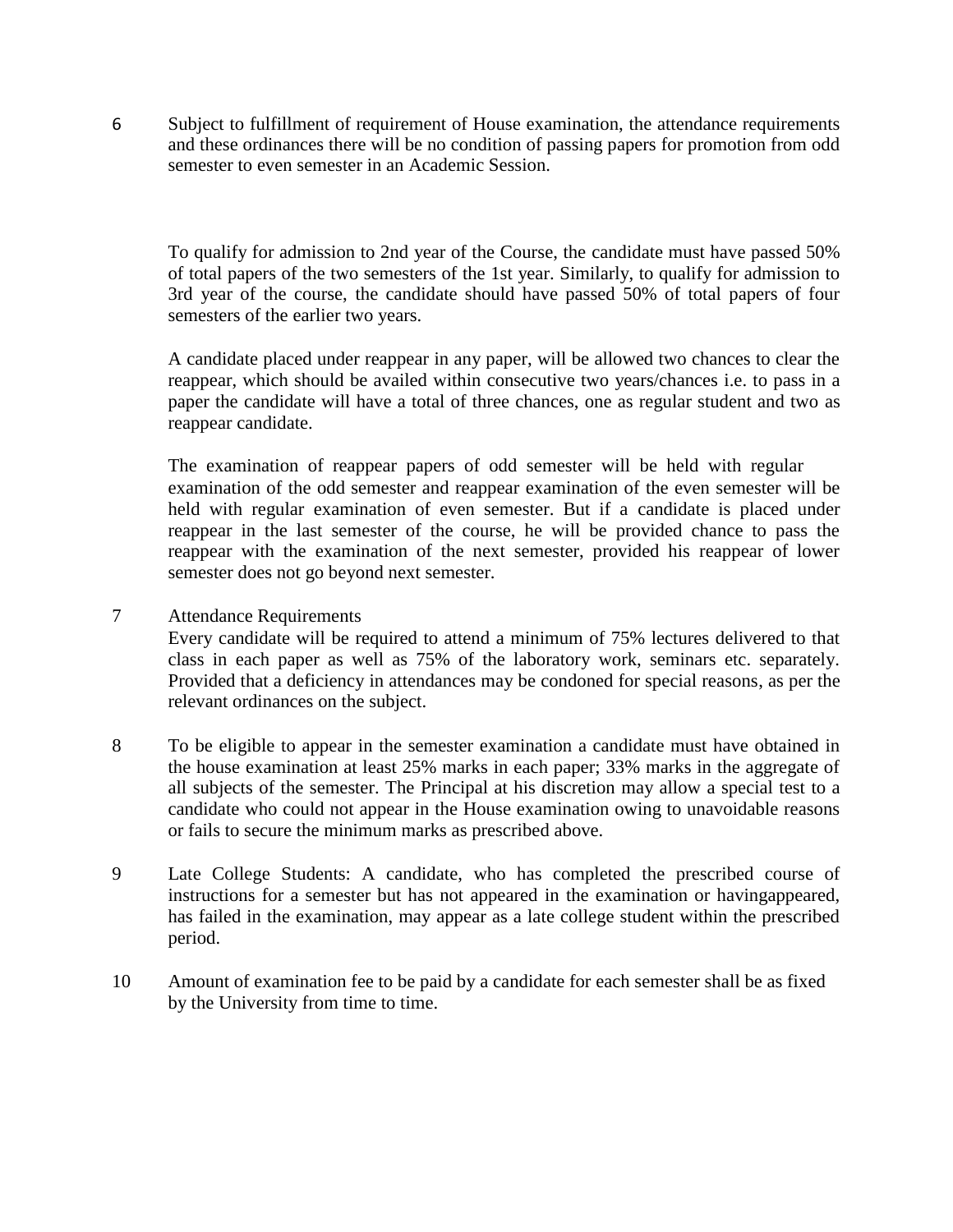11 Applications for admission to the examination shall be made on the prescribed form attested by the competent authority as per University rules. The last date by which admission forms and fees must reach the Registrar shall be as follows:

| Semester<br>Examination | Without<br>late<br>fee        | With Rs.<br>$800/-$<br>Late fee | With Rs.<br>$1200/-$<br>Late fee | With<br>$5000/-$<br>fee | Rs. With<br>Rs.<br>Late 10,000/-<br>Late<br>fee |
|-------------------------|-------------------------------|---------------------------------|----------------------------------|-------------------------|-------------------------------------------------|
| December/January        | 26 <sup>th</sup><br>September | 15 <sup>th</sup><br>October     | $21$ st<br>October               | $31^{st}$<br>October    | 10 <sup>th</sup><br>November                    |
| April/May               | $128^{\text{th}}$<br>Feburary | $15^{\text{th}}$<br>March       | $121$ <sup>st</sup><br>March     | 31 <sup>st</sup> March  | $15^{th}$<br>April                              |

- 12 University medal will be awarded to a candidate who secured first position in the University on the basis of the marks of all the six semesters taken together. The general rules and conditions of the University for the award of medal/prizes etc. will be applicable in the award of University medal to the topper of this examination.
- 13 The medium of instructions and examination will be English except for the Punjabi papers.
- 14 In each Theory Paper 26% of the total marks are assigned to the internal assessment and 74% marks to the university examination.
- 15 In each Practical Paper 100% of the total marks are assigned to the university Practical examination.
- 16 The minimum number of marks required to pass the examination in each Part shall be 26 in each subject, provided that in subject with practical the percentage shall be required separately in written and practical/lab work. The candidate shall also be entitled to grace marks as admissible under the ordinances relating to the **GENERAL GRACE MARKS**.
- 17 The successful candidates shall be classified on the basis of aggregate marks secured in all the six semesters of B.VOC taken together as under:
	- (a) 60% or more in the First division.
	- (b) 50% or more but less than 60% in the Second division.
	- (c) Below 50% in the Third division.
- 18 The program has Multiple Exit and Entry Points
	- (a) If a Student wants to Exit After Completion of First year he/she will Awarded with Diploma in Fashion technology and it is equivalent to NSQF Level 5.
	- (b) If a Student wants to Exit after Completion of Second year he/she will Awarded

with Advance Diploma in Fashion technologyand it is equivalent to NSQF Level 6.

(c) After Completion of Third year they will Awarded withB.Voc Degree in Fashion technologyand it is equivalent to NSQF Level 7.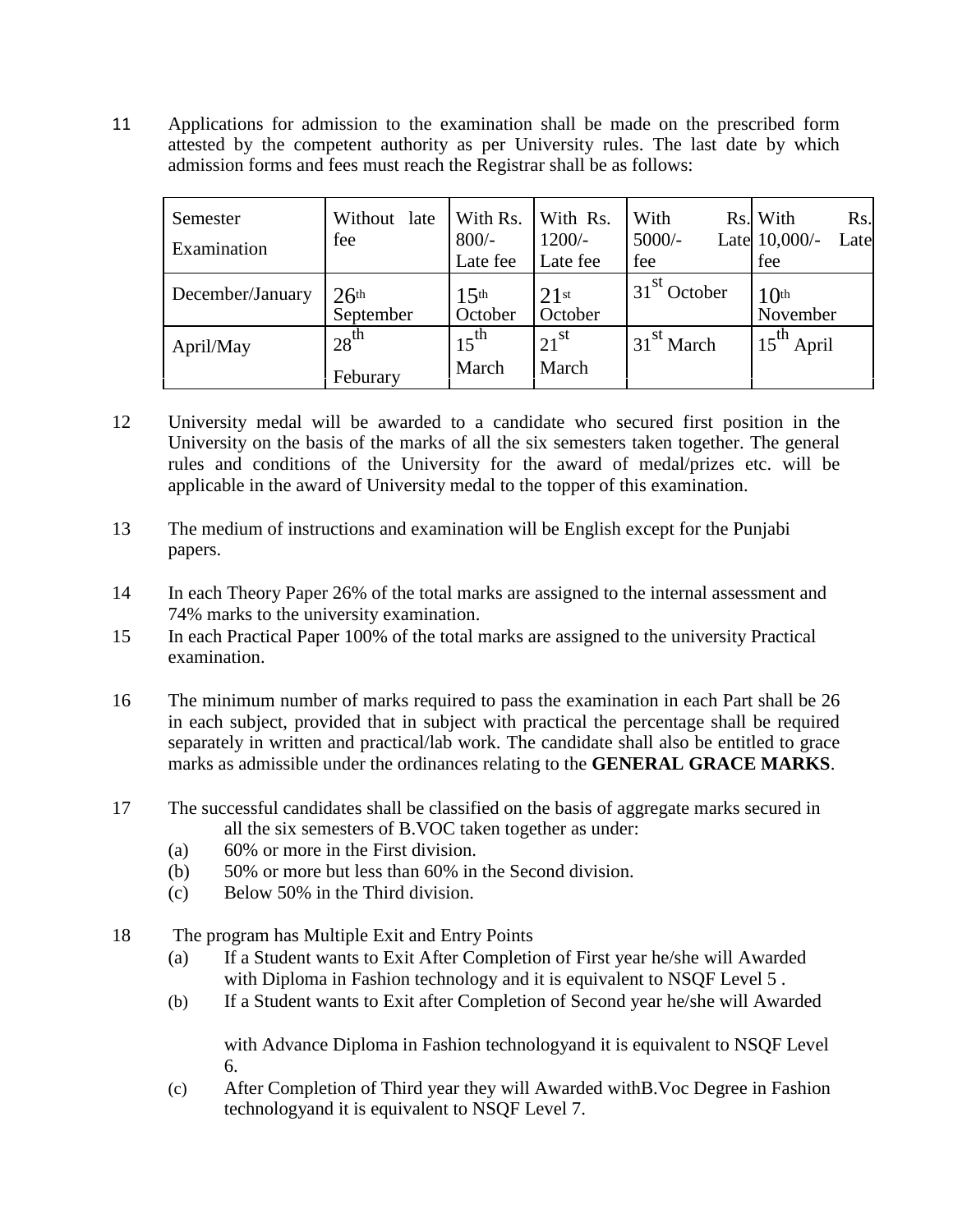(d) The B.VOC (Fashion technology) Degree will be count as equivalent to Bachelor degree Fashion Technology for admission in all Master degrees.

|        | <b>SKILL</b><br><b>COMPONENT</b> | <b>GENERAL</b><br><b>EDUCATION</b> | <b>NORMAL</b><br><b>CALENDAR</b> | <b>NSQF</b><br><b>LEVEL</b> | <b>EXIT POINT</b><br>/AWARDS                   |
|--------|----------------------------------|------------------------------------|----------------------------------|-----------------------------|------------------------------------------------|
|        | <b>HOURS</b>                     | <b>HOURS</b>                       | <b>DURATION</b>                  |                             |                                                |
| Year 1 | 540                              | 360                                | <b>Two Semesters</b>             | Level 5                     | Diploma in<br>Fashion<br>Technology            |
| Year 2 | 540                              | 360                                | Two Semesters                    | Level 6                     | Advance<br>Diploma in<br>Fashion<br>Technology |
| Year 3 | 540                              | 360                                | Two Semesters                    | Level 7                     | <b>B.Voc Degree</b>                            |
| Total  | 1620                             | 1080                               |                                  |                             |                                                |

## **The Lecture Hours for each of the years are as follows:**

- a) For internship/field work, the lecture hours weight age for equivalent hours shall be 50% of that for lectures/workshops
- b) For self-learning, based on e-content or otherwise, the lecture hours for equivalent hours of study should be 50% or less of that for lectures/workshops.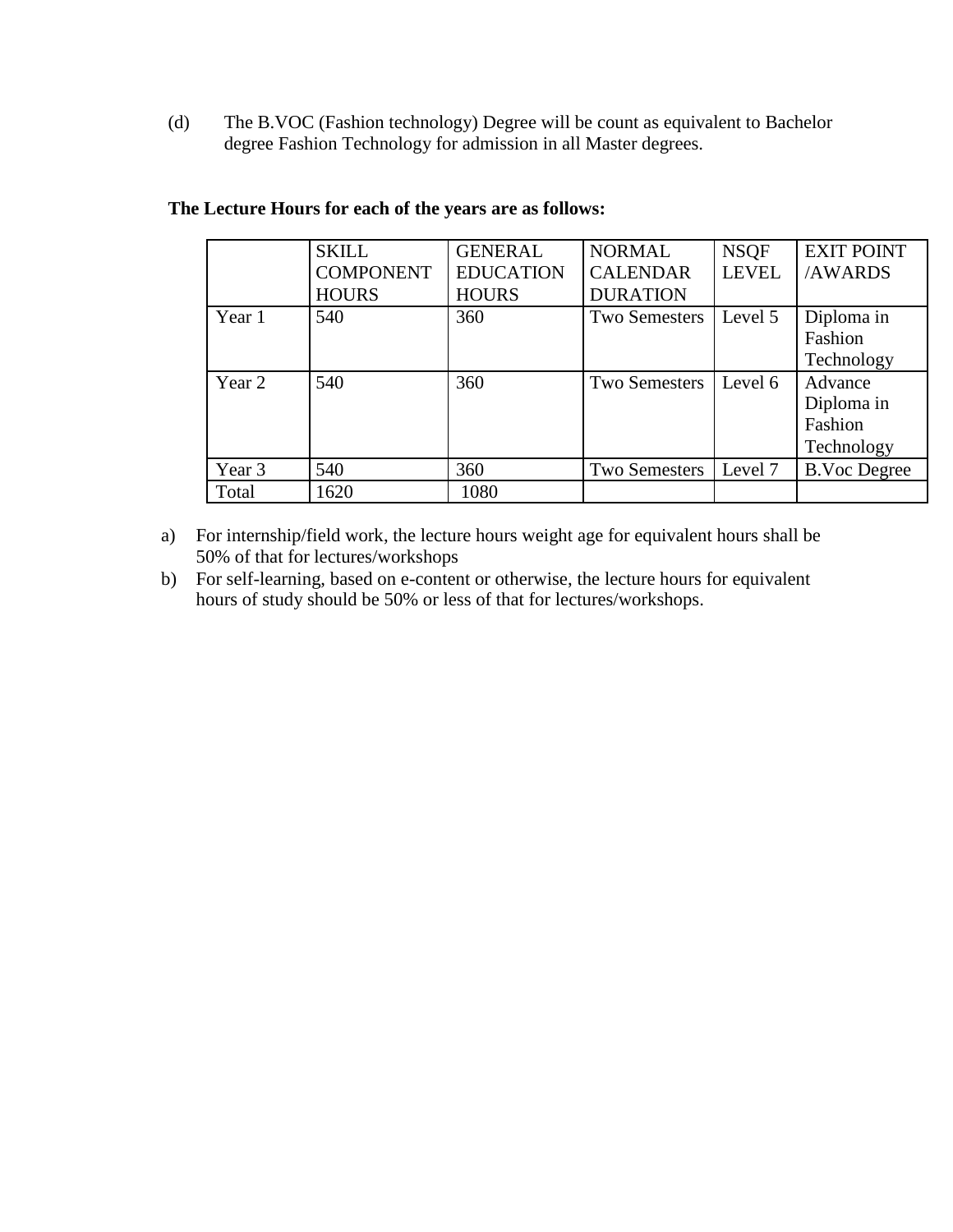# **SYLLABUS BACHELOR OF VOCATION(FASHION TECHNOLOGY) First Year( 1st Semester)**

**2017-18, 2018-19 & 2019-20 Sessions**

| <b>Title of Paper</b>                                    | <b>External</b><br><b>Assessment</b> | <b>Internal</b><br><b>Assessment</b> | <b>Total</b><br><b>Marks</b> |
|----------------------------------------------------------|--------------------------------------|--------------------------------------|------------------------------|
| $**$<br>Mudla<br>Punjabi<br>Compulsory/<br>Gyan*(Theory) | 75                                   | 25                                   | 100                          |
| Communication Skills(Theory)                             | 74                                   | 26                                   | 100                          |
| Basic Computer Skills (Theory)                           | 74                                   | 26                                   | 100                          |
| Concept of Fashion (Theory)                              | 74                                   | 26                                   | 100                          |
| Textile Science-I(Theory)                                | 74                                   | 26                                   | 100                          |
| Design Illustration Laboratory                           | 100                                  | $\theta$                             | 100                          |
| Textile Science-1 Laboratory                             | 100                                  | $\theta$                             | 100                          |
| <b>Total</b>                                             | 571                                  | 129                                  | 700                          |

# **B.VOC( Fashion Technology) First Year (2nd Semester)**

**2017-18,2018-19 & 2019-20 Sessions**

| <b>Title of Paper</b>                                           | External   | <b>Internal</b><br><b>Assessment</b> | <b>Total</b><br><b>Marks</b> |
|-----------------------------------------------------------------|------------|--------------------------------------|------------------------------|
|                                                                 | Assessment |                                      |                              |
| **Punjabi Compulsory/Mudla Gyan*<br>(Theory)                    | 75         | 25                                   | 100                          |
| Principles of Accounting (Theory)                               | 74         | 26                                   | 100                          |
| Pattern making &<br>ConstructionTechnology(Theory)              | 74         | 26                                   | 100                          |
| Textile Science-II(Theory)                                      | 74         | 26                                   | 100                          |
| Fundamentals of Design(Theory)                                  | 74         | 26                                   | 100                          |
| Pattern Making and Construction<br><b>Technology Laboratory</b> | 100        | $\Omega$                             | 100                          |
| <b>Garment Construction-1 Laboratory</b>                        | 100        | $\Omega$                             | 100                          |
| <b>Total</b>                                                    | 571        | 129                                  | 700                          |

*\*For Candidates who have not read Punjabi as Subject in matriculation*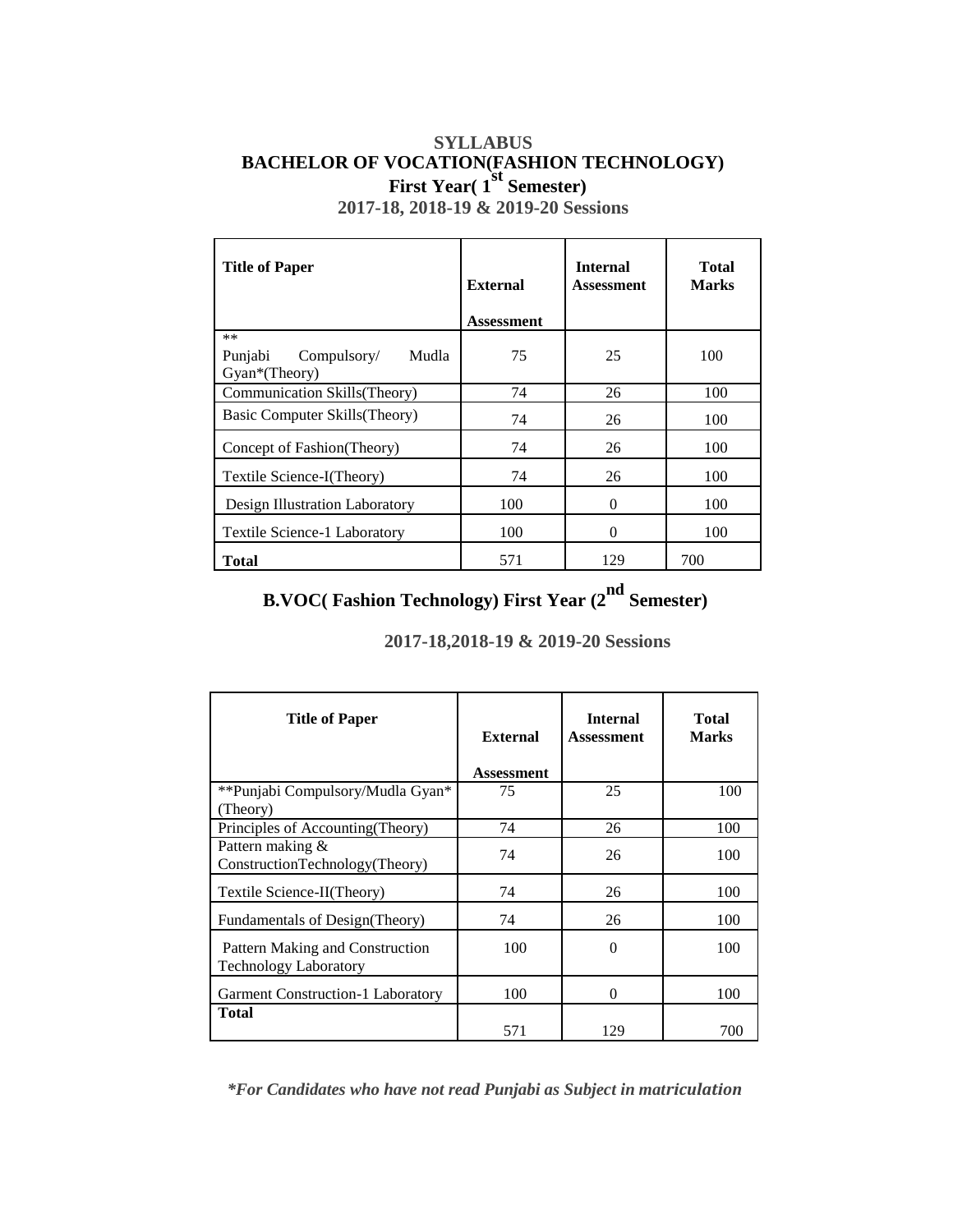\*\* Punjabi Compulsory/ Mudla Gyan\*(Theory)

**\*\*(SEMESTER I&II This syllabus available on [www.punjabiuniversity.ac.in.](http://www.punjabiuniversity.ac.in/) session 2017-18 in faculty of Languages. Under graduate folder (B.Sc./B.A. PUNJABI COMPULSORY) SAME SYLLABUS FOR B.VOC**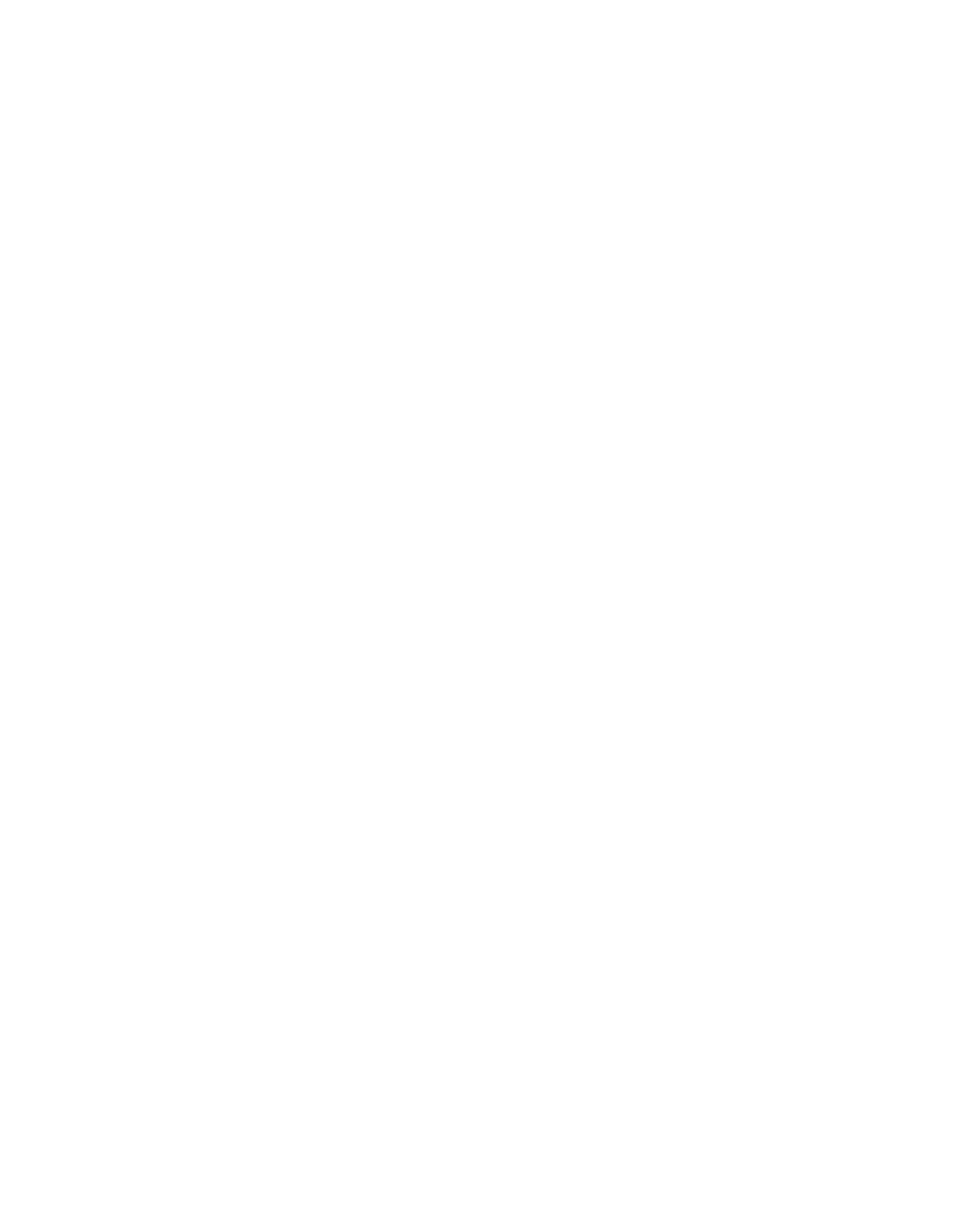## **COMMUNICATION SKILLS (Diploma, AdvancedDiploma, Degree)-B.Voc(FT) SEM-I**

**Max. Marks : 74 Allowed Time : 3hrs Min. Pass Marks : 26**

#### **INSTRUCTIONS FOR THE PAPER SETTER**

The question paper will consist of three sections A, B and C. Each of sections A and B will have four questions from the respective sections of the syllabus and each question carry 11 marks. Section C will consist of one compulsory question having 10 short-answer typed questions carrying 3marks each covering the entire syllabus uniformly.

#### **INSTRUCTIONS FOR THE CANDIDATES**

Candidates are required to attempt two questions each from section A and B of the question paper and the entire section C.

#### **SECTION-A**

Communication: Meaning, Importance, and Process, Objectives of Communication, Effective Communication, Means/ Media and Types of Communication, Channels of Communication, Barriers to Communication, Voice Training, Importance of Feedback. Interview, Report Writing, Speeches and Presentations, Documentation, Preparation of Extempore speech, Group Discussion, Debates, Declamation; Stage Confidence. Business Correspondence: Definition, Importance Business letters: Essential features, Parts and Layout , Types: Purchase order letter, Enquiry Letter, Quotation Letter, Acceptance Letter, Refusal Letter, Follow Up Letter and Cancellation of order letter.

## **SECTION-B**

Personality Development, Types of personality, Dynamics of Personality, Personality Traits, Influences on Personality, Personality Analysis through body language and Individual habits, Physical Aspects of personality, Emotional Stability, Memory Training, Mind and mental development, Mental Blocks, Manners and Art of Living.

- R.Singh, Vandana .The Written Word ,New Delhi: Oxford ,2006
- Sehgal,M.K.,Khetarpal,Vandana.Business Communication.New Delhi.Excel Books,2007
- Dutt.A Course in Communication Skills.Bangalore.Cambridge University Press,2008
- Jagota,Subhash.Succeeding through Communication .New Delhi.Excel Books,2007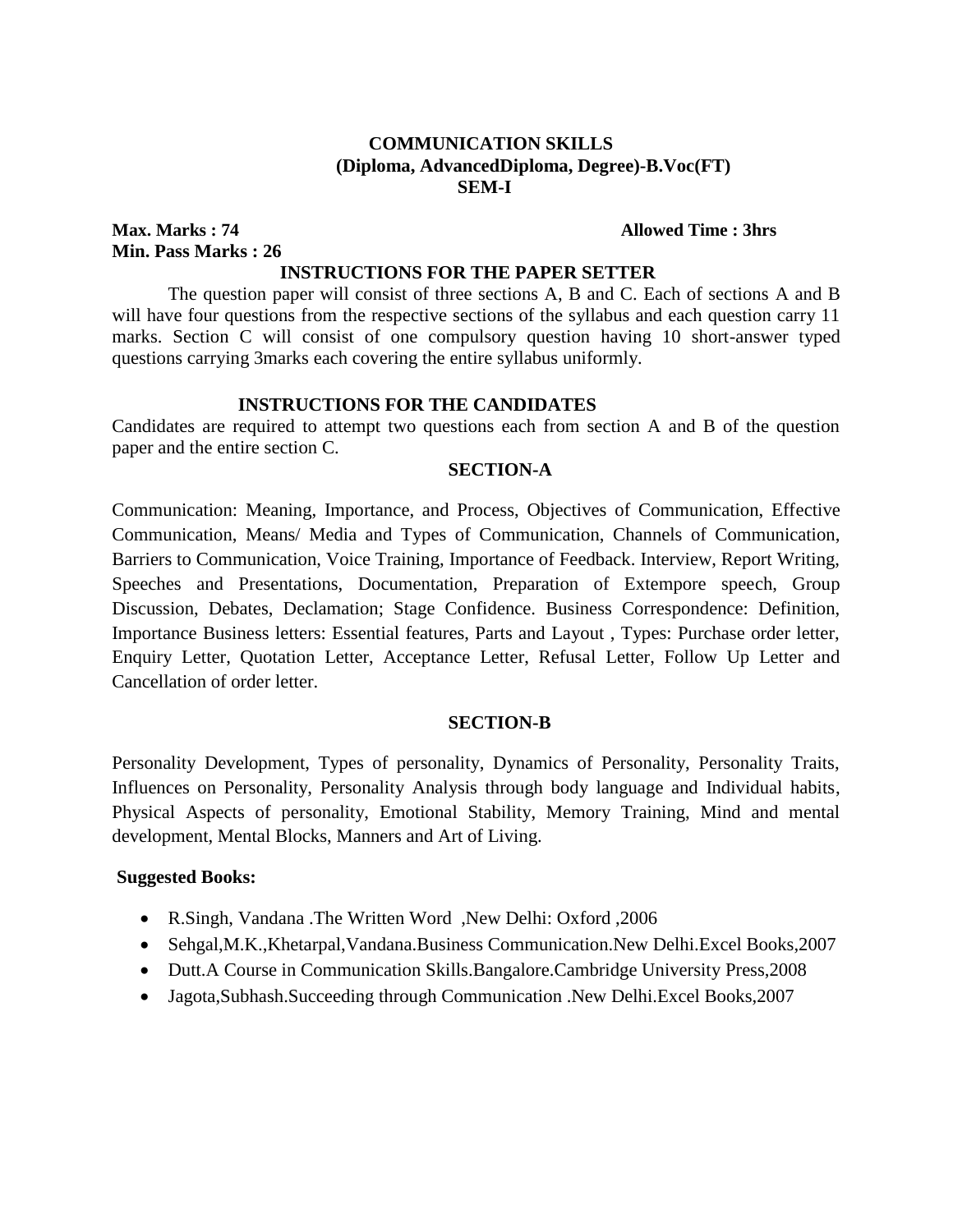## **BASIC COMPUTER SKILLS (Diploma, Advanced Diploma, Degree)-B.Voc(FT) SEM-I**

#### **Allowed Time : 3hrs**

## **Max. Marks : 74 Min. Pass Marks : 26**

## **INSTRUCTIONS FOR THE PAPER SETTER**

The question paper will consist of three sections A, B and C. Each of sections A and B will have four questions from the respective sections of the syllabus and each question carry 11 marks. Section C will consist of one compulsory question having 10 short-answer typed questions carrying 3marks each covering the entire syllabus uniformly.

## **INSTRUCTIONS FOR THE CANDIDATES**

Candidates are required to attempt two questions each from section A and B of the question paper and the entire section C.

#### **SECTION- A**

- Introduction to Computer: Definition, characteristics, generations, capability and limitations of Computer.
- Introduction to operating system: Windows fundamentals. Basic components of Computers, CPU, Control Unit, ALU, Block Diagram of Computer.

#### **SECTION- B**

- Introduction to Hardware and Software Components., CPU, Primary and Secondary Storage, Input & Output devices, Computer peripherals, VDU, Keyboard, Mouse, Printer.
- Basic operations and tools of word, power point and excel.
- Introduction to Network, type of networks, www, e-mail. Basics of Internet. Introduction to Corel Draw. Basic Tools of Corel Draw.

- Peter,Norton.Introduction to Computers.6thEdition .New Delhi.McGraw-Hill Education,2012
- Siaw Afriyie,Bright.Introduction to Computer Fundaments.New Delhi.McGraw-Hill Education,2007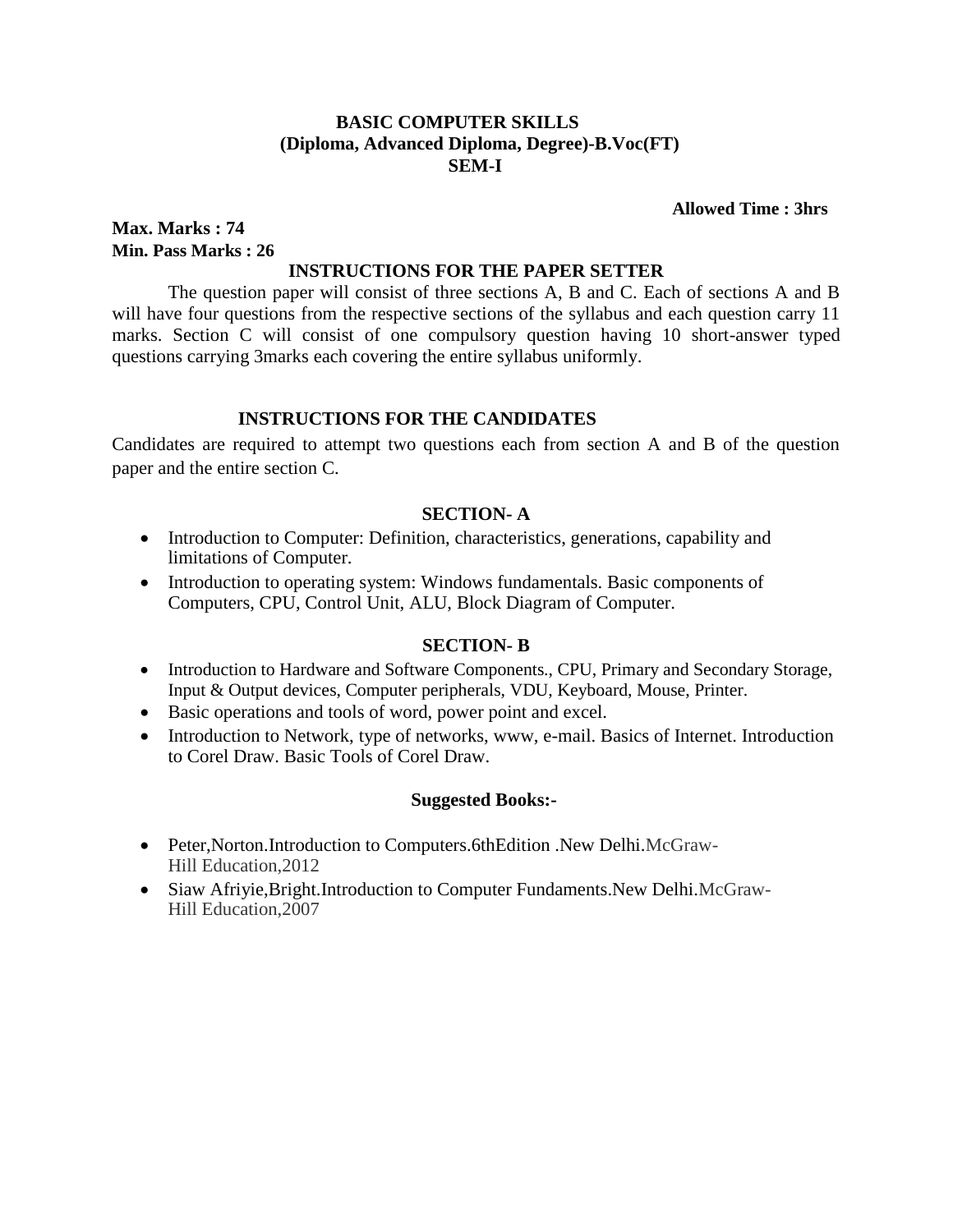# **CONCPTS OF FASHION (Diploma, Advanced Diploma, Degree)-B.Voc(FT) SEM-I**

#### **Allowed Time: 3 Hrs.**

**Max Marks: 74 Min Pass Marks: 26**

#### **INSTRUCTIONS FOR THE PAPER SETTER**

The question paper will consist of three sections A, B and C. Each of sections A and B will have four questions from the respective sections of the syllabus and each question carry 11 marks. Section C will consist of one compulsory question having 10 short-answer typed questions carrying 3marks each covering the entire syllabus uniformly.

## **INSTRUCTIONS FOR THE CANDIDATES**

Candidates are required to attempt two questions each from section A and B of the question paper and the entire section C.

#### **SECTION – A**

- Fashion definition and its importance
- Classification of Fashion
- Fashion Terminology Fashion, Style, Fed, Classic, Trendies, High Fashion, Haute Couture, Designer, Mass Fashion
- Factors affecting Fashion and Fashion forecast
- Fashion adaption Theories Trickle down, Trickle across Theory, Trickle up Theory

## **SECTION – B**

- Fashion Cycle and length of Fashion Cycle
- Factor affectiong clothing Selection
- Clothing requirement for different age groups (infants,adolescents,adults,old –age group)
- National and International designer of  $20^{th}$  and  $21^{st}$  century Their Profile collection and contribution to fashion work.

- Stephens Frings, Gini .Fashion Concept to consumer  $.9<sup>th</sup>$  Edition. New York .Prentice Hall,2007
- Mike,Essay.Fashion Marketing ,UK.Wiley,2010
- Stone, Elaine. Dynamics of Fashion .3rd Edition.New York. Bloomsbury Academic,2008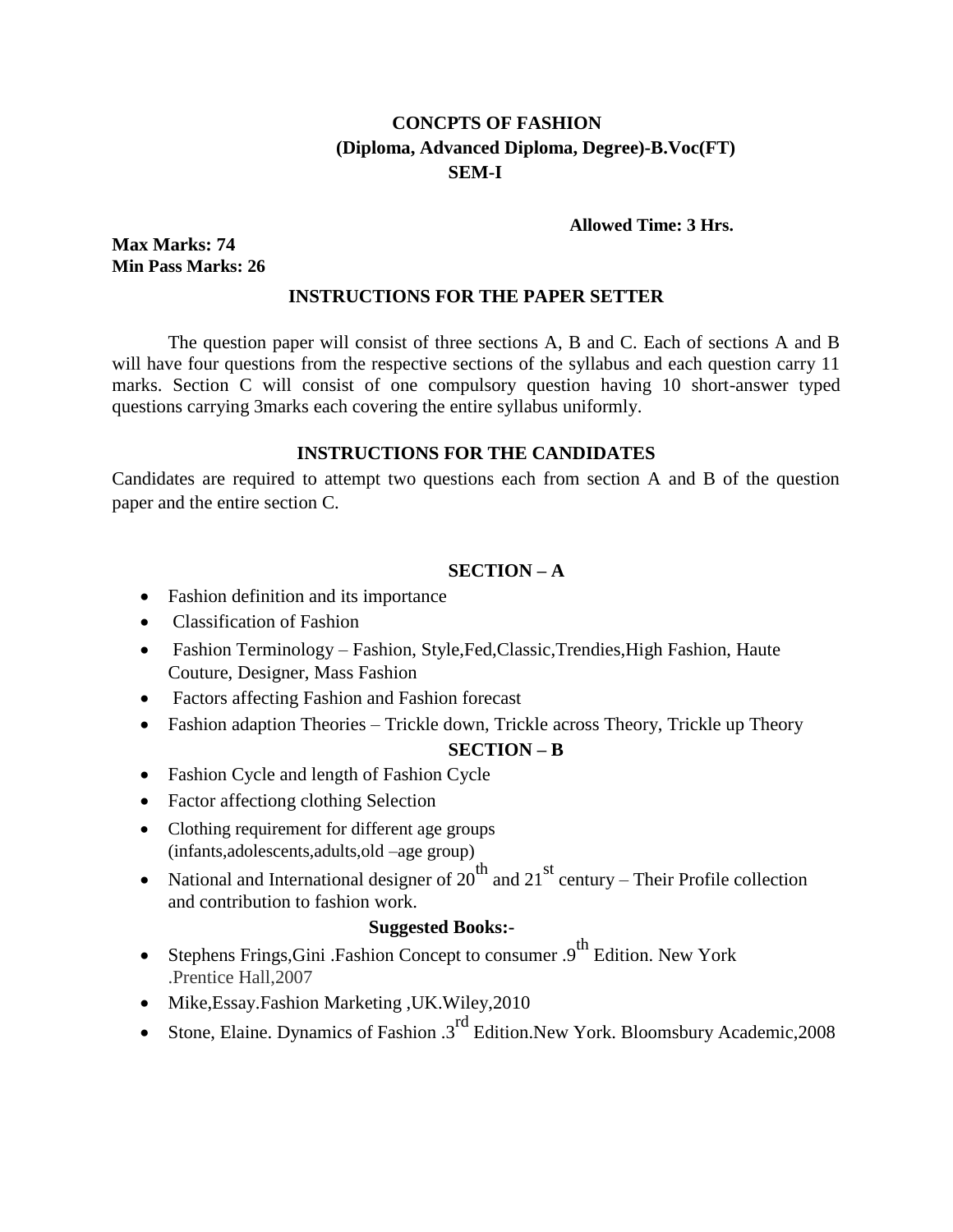# **TEXTILE SCIENCE-I (Diploma, Advanced Diploma, Degree)-B.Voc(FT) SEM-I**

**Min Pass Marks: 26**

### **Max Marks: 74 Allowed Time: 3 Hrs.**

### **INSTRUCTIONS FOR THE PAPER SETTER**

The question paper will consist of three sections A, B and C. Each of sections A and B will have four questions from the respective sections of the syllabus and each question carry 11 marks. Section C will consist of one compulsory question having 10 short-answer typed questions carrying 3marks each covering the entire syllabus uniformly.

#### **INSTRUCTIONS FOR THE CANDIDATES**

Candidates are required to attempt two questions each from section A and B of the question paper and the entire section C.

#### **SECTION – A**

- Classification of Textile Fibers based on their source and origin
- Manufacture and Properties of Different Fibers
	- (a) Cellulosic Fibers cotton
	- (b) Protein Fibers wool and silk
	- (c) Synthetic Fibers Polyester, Nylon
	- (d) Man-made Fibers Rayon
- Staple yarns conventional ring, spinning, opened spinning, opened spinning, selftwist spinning,twist less spinning

#### **SECTION– B**

- Filament yarns wet, dry and melt spinning
- Terminology of stable, Filament, Carding combing, roving, drawing, lapping, silvering
- Classification of yarns (I.)Simple yarns – single, strand yarns.ply yarns, cords yarns, (II.) Novelty yarns – slub, Flak yarns, Flock yarns, Boucle Nub, chenille
- Textured yarns stretch yarns

- Bhatnagar,Parul.ElementaryTextiles. Agra. Abishek Publications ,2002
- Potter,Corbman,Fibers to Fabrics.New Delhi ,Tata MacGraw Hill,1967
- Vilensky.Textile Science.Delhi,CBS,1983
- Varinder Pal Singh,Kanwar.Introduction to Textile.Ludhiana,Kalyani Publications,2004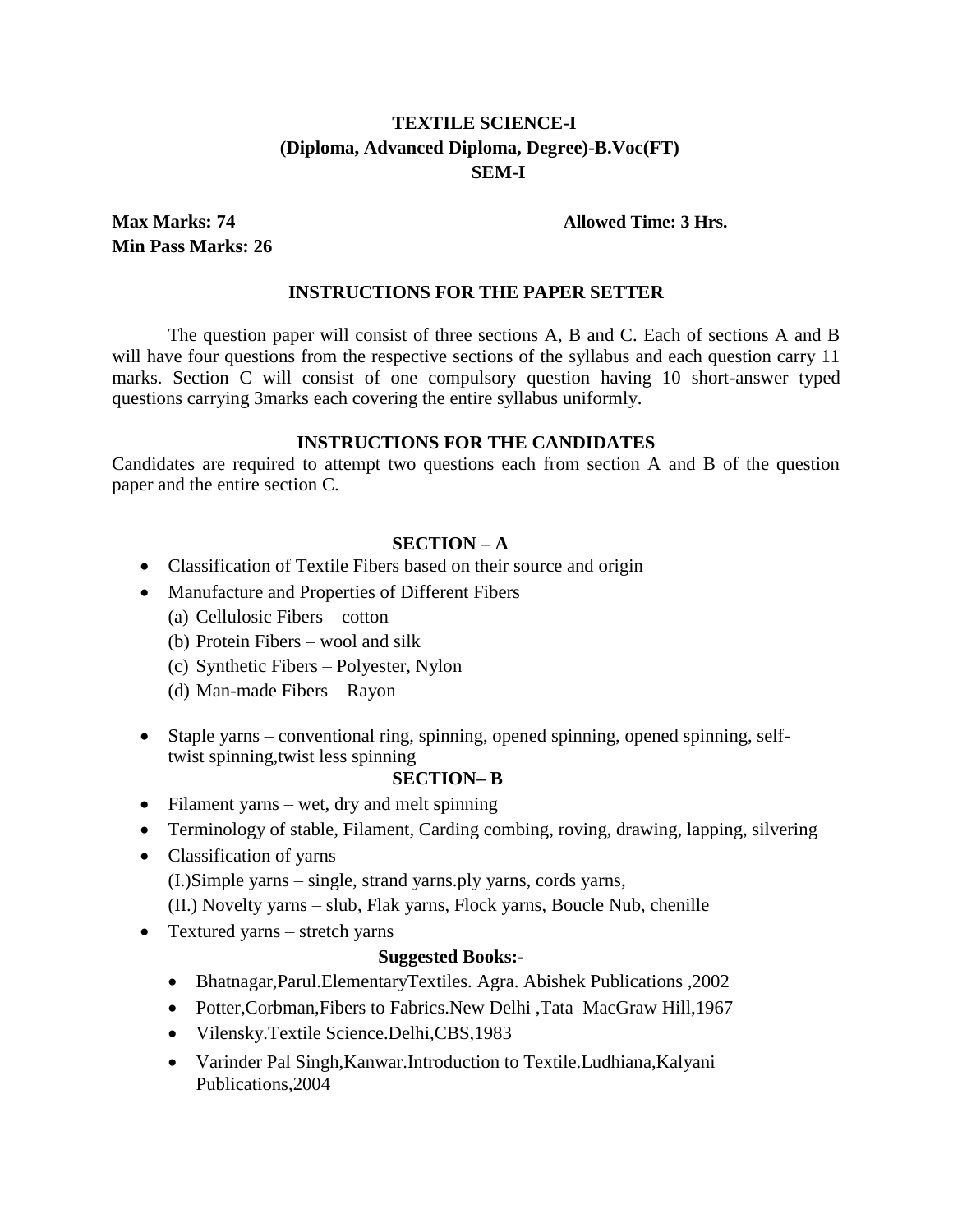# **DESIGN ILLUSTRATION LABORATORY (Diploma, Advanced Diploma, Degree)-B.Voc(FT) SEM-I**

## **Max Marks: 100 Min Pass Marks: 35**

## **Allowed Time: 3 Hrs.**

- Make geometric figures 8-1/2, 10 and 12 heads, front back and 34 profile and fleshing on geometric figures.
- Draw a fashion figure in poses front,  $\frac{3}{4}$  side view
- Face analysis
- Draw features eyes, nose, ear, lips, face, hands, arms, feet, legs and hair style.
- Sketching of stick figures in different poses.
- Detail in study in pencil and color with light and shade of different type of folds, gathers and shape of Fabrics in dresses.
- Depicting various silhouettes on fashion figures.

- Dawber ,Martin.Big Book of Fashion Illustration .UK.Batsford,2007
- John,Patrick.Fashion Design Illustration .UK.Batsford,1996
- Allen,Anny.,Seaman.Fashion Drawing The Basic Principales .UK.Batsford,1993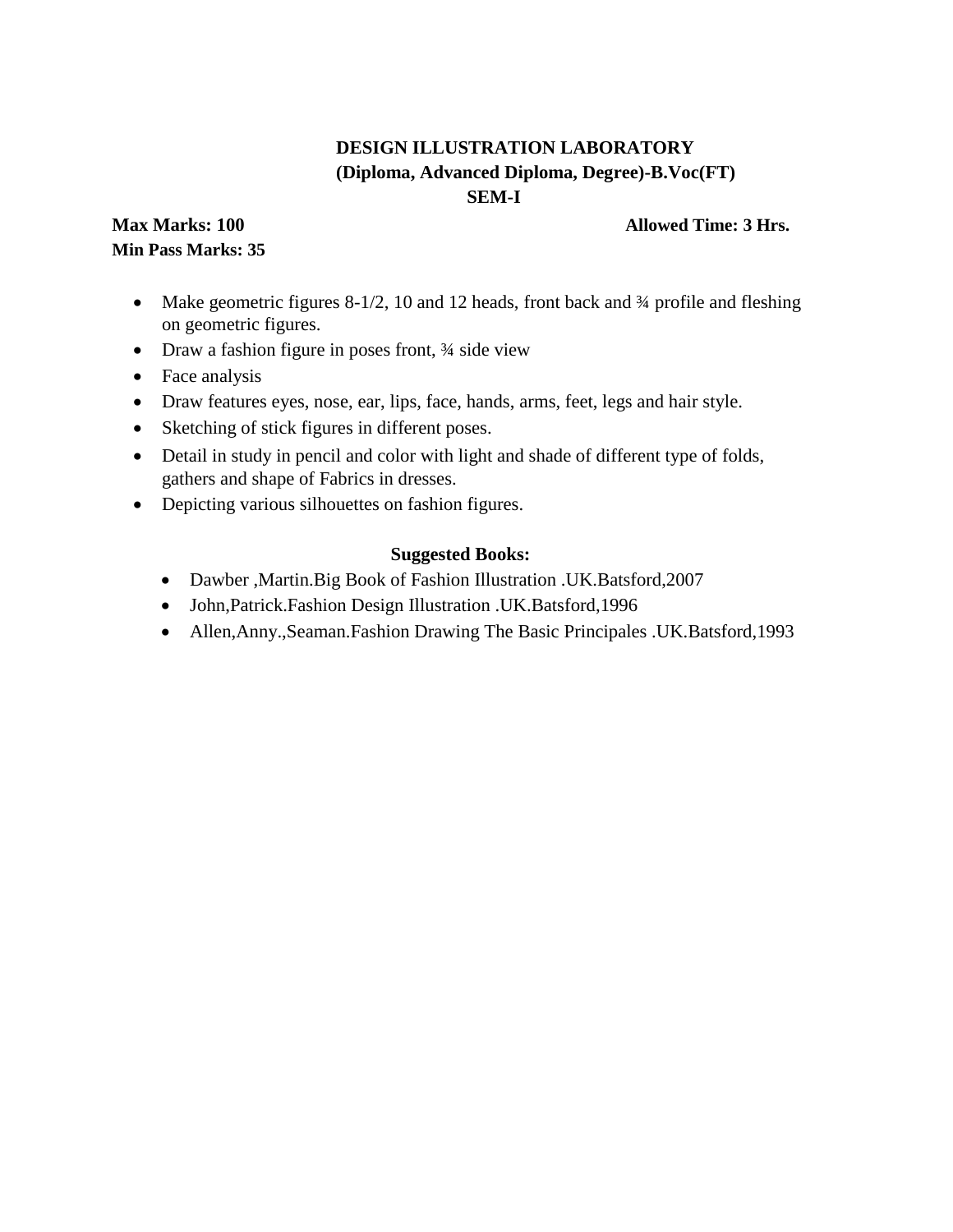# **TEXTILE SCIENCE LABORARTORY (Diploma, Advanced Diploma, Degree)-B.Voc(FT) SEM--I**

## **Max Marks: 100 Min Pass Marks: 35**

# **Allowed Time: 3 Hrs.**

- Fiber identification –visual ,burning, microscopic and solubility test.
- Identification of weaves through graphical representation.
- Collection and identification of different sample of fabric (different woven,knitted and non-woven)
- Dyeing of cellulose with different classes of dyes-direct ,reactive and azoic.
- Dyeing of wool and silk with acid and basic dyes.
- Visit to textile industry

- Potter,Corbman,Fibers to Fabrics.New Delhi ,Tata MacGraw Hill,1967
- Vilensky.Textile Science.Delhi,CBS,1983
- Kaplan,N.S.Practical Guide to Fiber Science.New Delhi,Abhishek,2003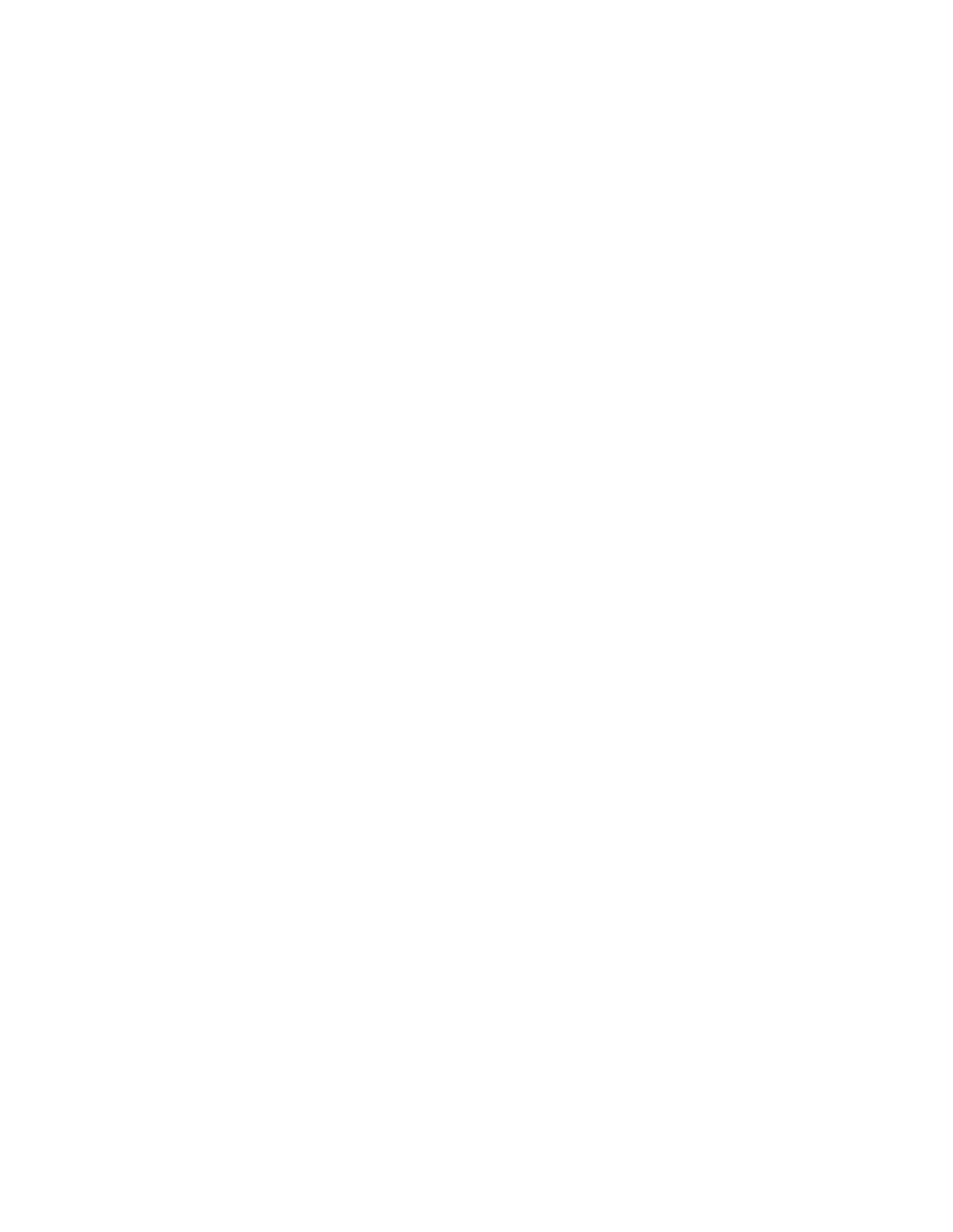# **FUNDAMENTALS OF DESIGN (Diploma, Advanced Diploma, Degree)-B.Voc(FT) SEM-II**

**Max Marks: 74 Min Pass Marks: 26**

#### **Allowed Time: 3 Hrs.**

## **INSTRUCTIONS FOR THE PAPER SETTER**

The question paper will consist of three sections A, B and C. Each of sections A and B will have four questions from the respective sections of the syllabus and each question carry 11 marks. Section C will consist of one compulsory question having 10 short-answer typed questions carrying 3marks each covering the entire syllabus uniformly.

#### **INSTRUCTIONS FOR THE CANDIDATES**

Candidates are required to attempt two questions each from section A and B of the question paper and the entire section C.

## **SECTION– A**

- Classifications of colors. (I.)Dimensions of color – Hue, Intensity, Value (II.)Aspects of color – warm, Cool, Hot, Cold. Dark, Pale and Bright
- Define design Concept
- Elements of design line, dot, curves, textures, shine, rough, silhouettes, color
- Principles of design Balance, rhythm, harmony, repetition, grading, unity, symmetry

## **SECTION– B**

- Define Collage-types of collage
- Texture-Types of texture
- Textural effects, using textures in designs

- G.Ellinwood,Janice.Fashion By Design.USA.Fairchild,2011
- Abling,Bina.Fashion Rendering with color.USA.Prentice Hall,2000
- Hibeaki .Fashion color Harmony.UK.Batsford,2012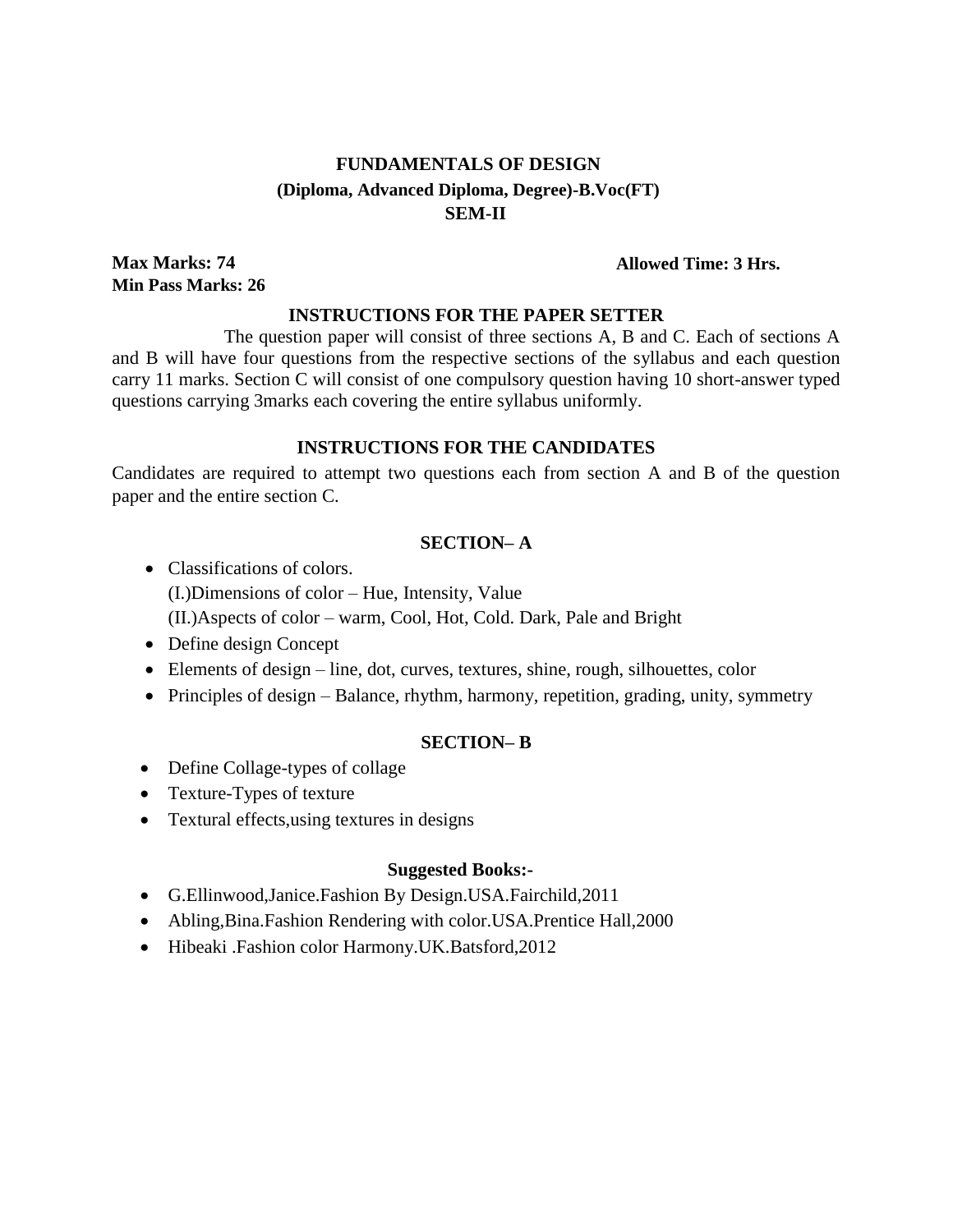# **PATTERN MAKING AND CONSTRUCTION TECHNOLOGY (Diploma, Advanced Diploma, Degree)-B.Voc(FT) SEM-II**

**Max Marks: 74 Min Pass Marks: 26**

**Allowed Time: 3 Hrs.**

#### **INSTRUCTIONS FOR THE PAPER SETTER**

The question paper will consist of three sections A, B and C. Each of sections A and B will have four questions from the respective sections of the syllabus and each question carry 11 marks. Section C will consist of one compulsory question having 10 short-answer typed questions carrying 3marks each covering the entire syllabus uniformly.

#### **INSTRUCTIONS FOR THE CANDIDATES**

Candidates are required to attempt two questions each from section A and B of the question paper and the entire section C.

#### $\textbf{Unit} - \textbf{A}$

- Introduction of Drafting and Pattern Making
- Importance of Drafting and Pattern Making
- Precautions while making Patterns
- Benefits of paper Pattern Making
- Pattern Development Drafting, Flat pattern, slash and spread and pivot methods.

### **Unit – B**

- Fabric estimation and its importance
- Fitting: Good Fitting, Fitting problems and their solution
- Draping commercial paper pattern
- Basic Terminology:- paper pattern, templates, seamless pattern, block, Grain Line, corollary, working pattern, production pattern, design specification sheet, cost sheet, land marks, bown pattern, grading, Bust point, balance, notches, draping, ease, dart, truing and binding, pattern plot pivotal point, bias cut

- Allyne,Bane.Flat Pattern Design.USA,Tata Mcgraw Hill,2009
- Martin M.Shoben. Pattern cutting making up. New Delhi, CBS Publishers, 1996
- PamilaC.Stinger .Pattern drafting for dress making. Delhi,Augustan Publisshers,1995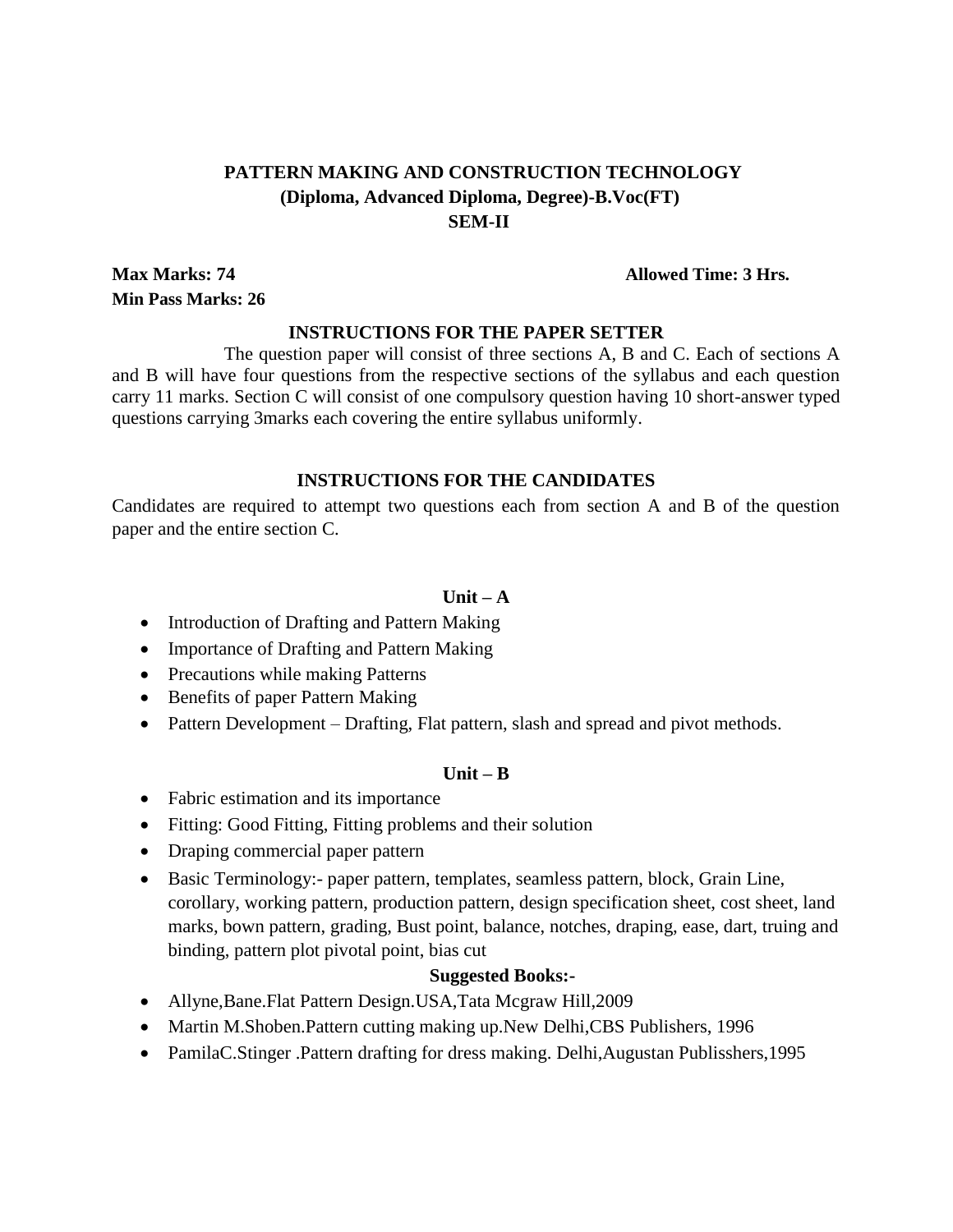## **TEXTILE SCIENCE-II (Diploma, Advanced Diploma, Degree)-B.Voc(FT) SEM-II**

**Max Marks: 74 Min Pass Marks: 26** **Allowed Time: 3 Hrs.**

#### **INSTRUCTIONS FOR THE PAPER SETTER**

The question paper will consist of three sections A, B and C. Each of sections A and B will have four questions from the respective sections of the syllabus and each question carry 11 marks. Section C will consist of one compulsory question having 10 short-answer typed questions carrying 3marks each covering the entire syllabus uniformly.

## **INSTRUCTIONS FOR THE CANDIDATES**

Candidates are required to attempt two questions each from section A and B of the question paper and the entire section C.

## $\textbf{Unit} - \textbf{A}$

 Weaves, classification of weaves. (I.) Plain weave – Rib weave, Basket, Twill, Satin, Sateen (II.) Decorative weave – Pile, Double cloth weave.Leno,Dobby and Jacquard weave.

• Finishing:-

(I).Mechanical – Batling, Calendering,Shearing,

Tentering,Moireing,Embossing,Glazing,Napping, Weighting,sizing,sanfarizing (II.) Chemical finishes – Crease resistant,water proof and water repellent

## **Unit -B**

- Dyeing Classification of dyes, Natural and synthetic dyes, Industrial dyes.
- Tie and Dye and Batik
- Methods of printing techniques:-(I.)Block, Screen,Stencil (II.)Roller Printing,Rotary screen printing,Transfer printing (III.)Direct Printing,DischargePrinting,Reist Printing

- Potter,Corbman,Fibers to Fabrics.New Delhi ,Tata MacGraw Hill,1967
- Vilensky.Textile Science.Delhi,CBS,1983
- Kaplan,N.S.Practical Guide to Fiber Science.New Delhi,Abhishek,2003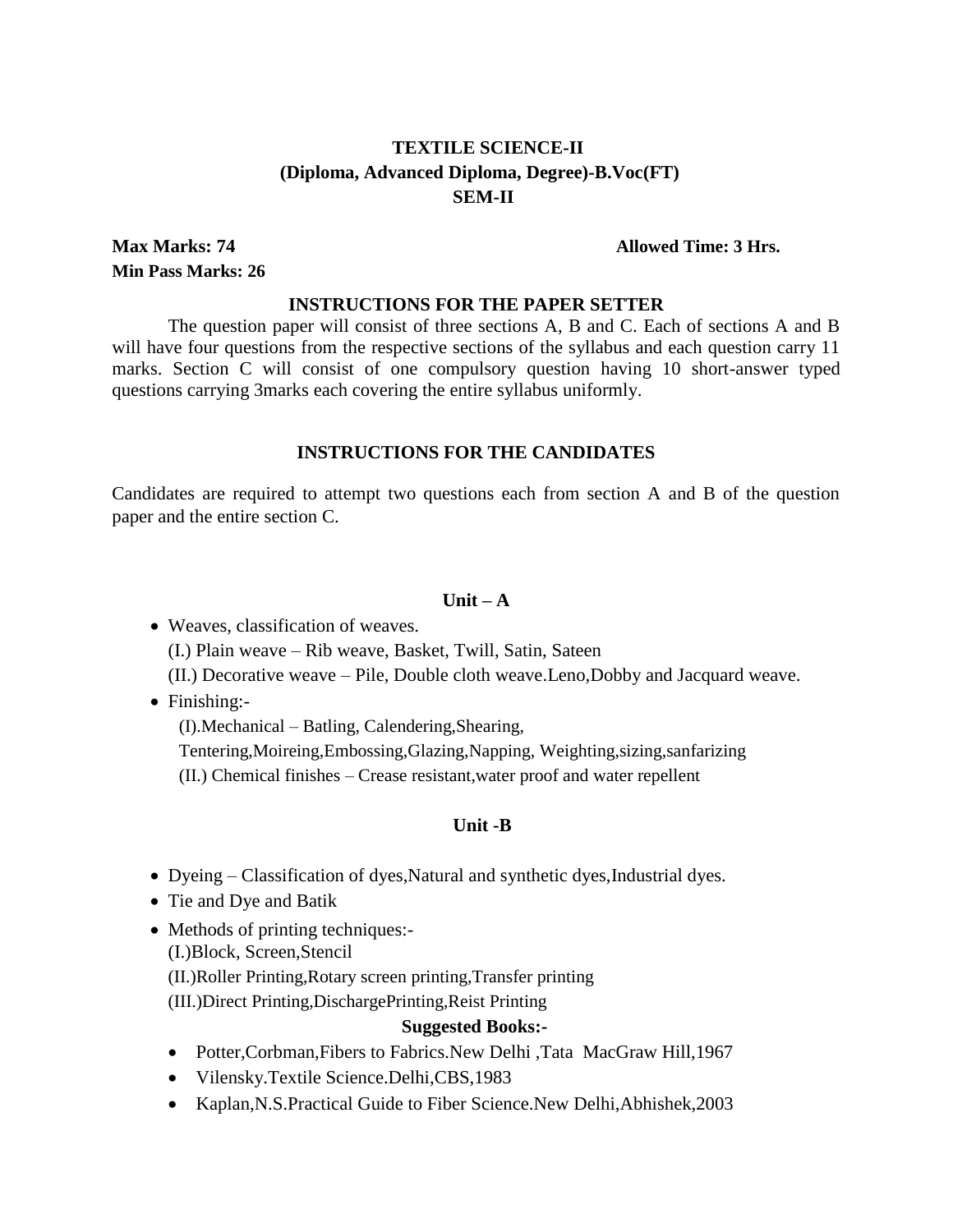## **PRINCIPLES OF ACCOUNTING(THEORY) (Diploma, Advanced Diploma, Degree)-B.Voc(FT) SEM-II**

**Max. Marks :74 Min. Pass Marks : 26** **Allowed Time : 3hrs**

### **INSTRUCTIONS FOR THE PAPER SETTER**

The question paper will consist of three sections A, B and C. Each of sections A and B will have four questions from the respective sections of the syllabus and each question carry 11 marks. Section C will consist of one compulsory question having 10 short-answer typed questions carrying 3marks each covering the entire syllabus uniformly.

## **INSTRUCTIONS FOR THE CANDIDATES**

Candidates are required to attempt two questions each from section A and B of the question paper and the entire section C.

#### **SECTION-A**

 **Introduction to Accounting** Accounting ,Nature, Importance and scope of accounting, Relationship between Accounting and Book Keeping ,Branches of Accountings Users of accounting information Forms of business organization Double entry bookkeeping, Accounting Cycle

#### **SECTION-B**

#### **The Double Entry System**

Preparation of Journal,Compound journal Entry,Opening Entry, Subsidiary books including Ledger, Cash Book,relationsip between Journal and Ledger,Rules Regarding Posting, Trial Balance

 **Final Accounts** Manufacturing Account,Trading Account and Profit & Loss Account & Balance Sheet. Prepration of Profit & Loss  $A/C$ , Balance Sheet – With Adjustment at the close of financial year of sole trader and partnership.

- Juneja.C,Mohan.,Arora,JS.Elements of Book Keeping.Ludhiana,Kalyani,2010
- Siddiqui.S.A,Financial Accounting .New Delhi,SA Publisher,2005
- Grewal,H.S.,Grewal,G.S.,Double Entry Book Keeping .New Delhi,Grewal Educare ltd,2009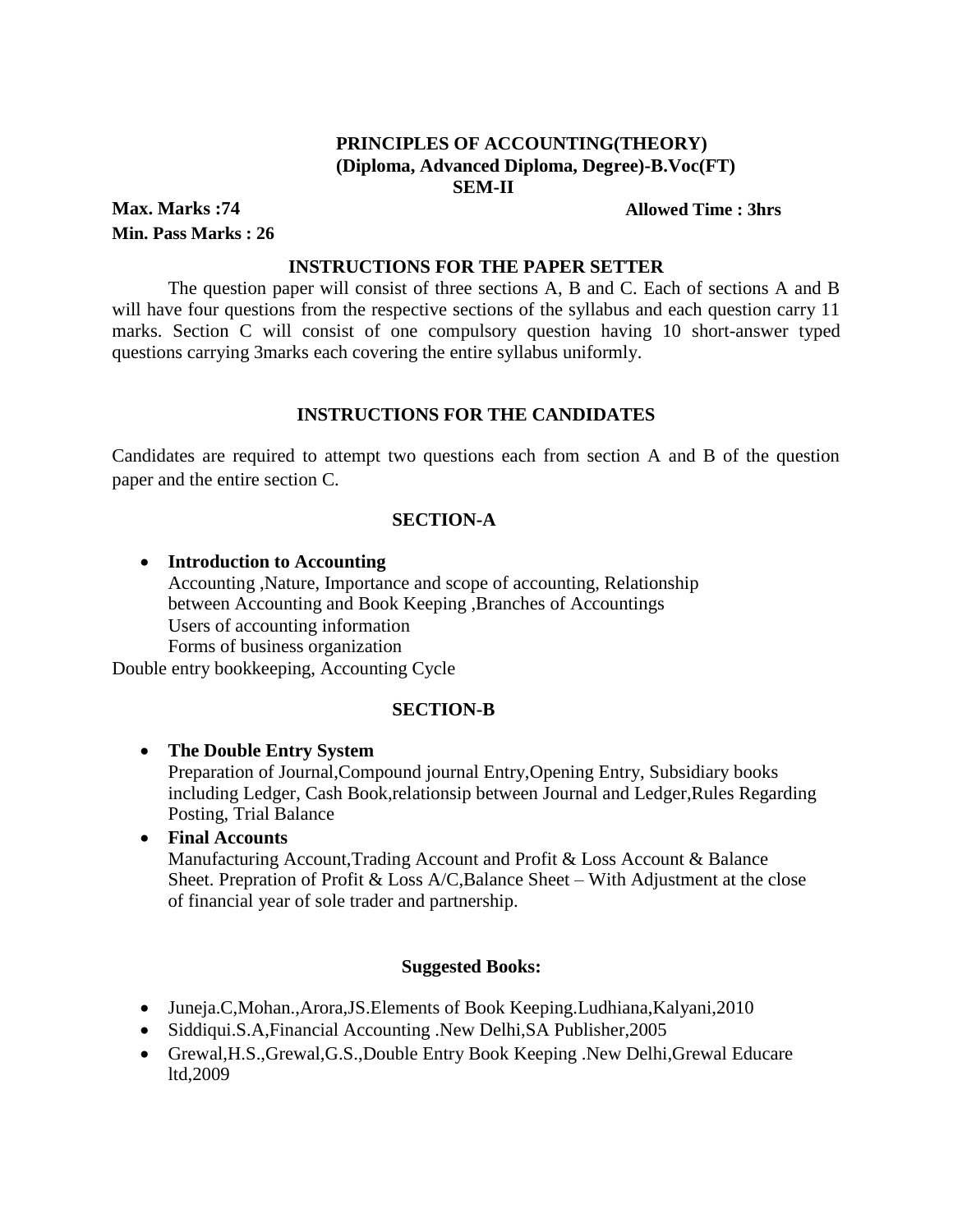# **PATTERN MAKING AND CONSTRUCTION TECHNOLOGY-LABORATORY (Diploma, Advanced Diploma, Degree)-B.Voc(FT) SEM-II**

# **Max Marks: 100 Min Pass Marks: 35**

## **Allowed Time: 3 Hrs.**

- Tools and Equipments used in drafting and Pattern Making
- Drafting and Pattern for adult Bodice Block and sleeve block
- Pattern of basic Bodice Block of a child.
- Developing of Patterns for
- Collars Peter pen, cape, Bishop, Sailor
- Sleeves set in ( Puff Sleeve, Tulip, Leg o Mutton, Magyar, Kimono)
- Designing and construction of work
- Sundress, petticoat, SalwarKamiz, A-line or frock.

- Premlata,Miulick.,Garment Construction Skills.Ludhiana,Kalyani Publishers,2007
- New Complete Guide to Sewing .New York, Reader Digest, 2010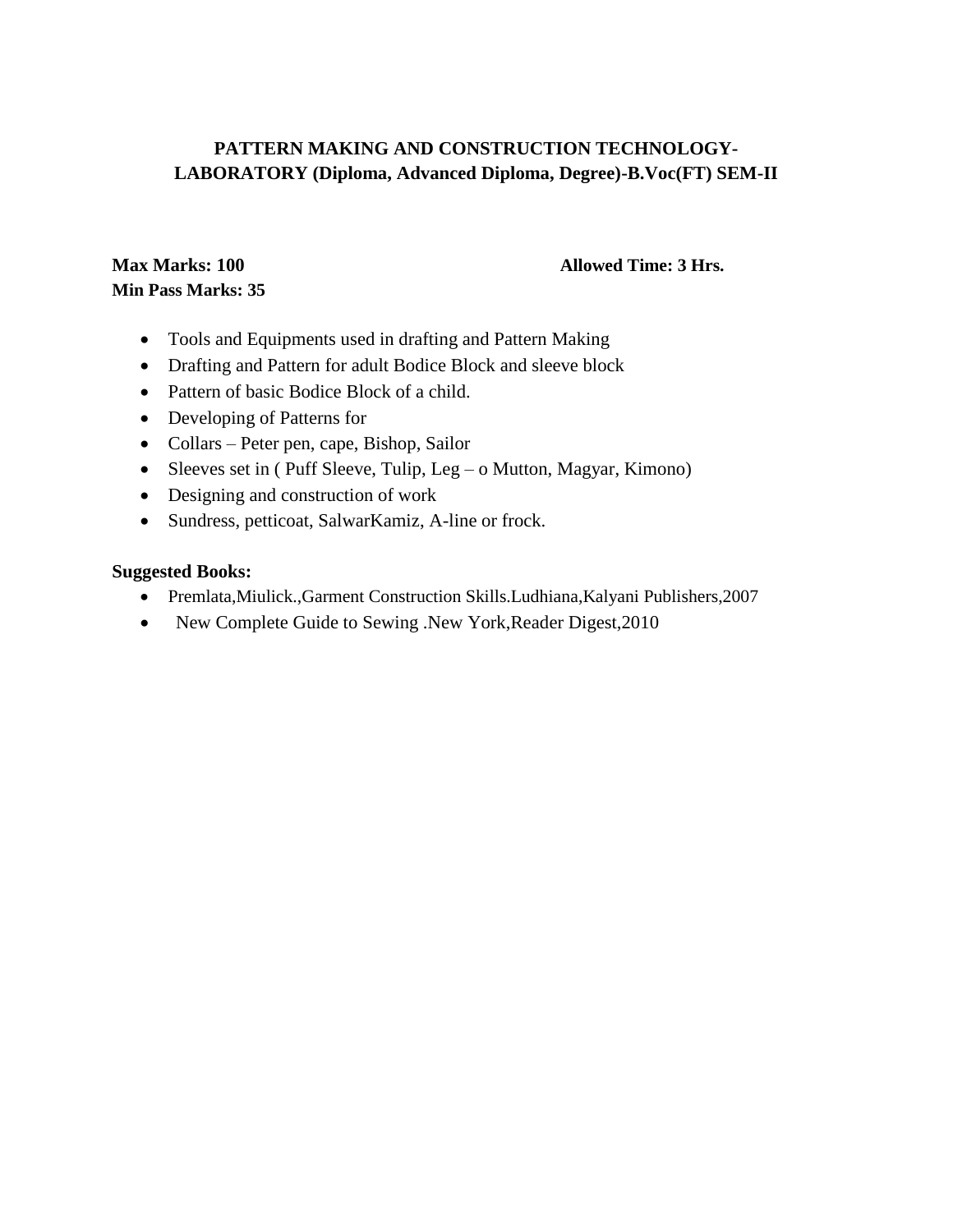# **GARMENT CONSTRUCTION-I LABORARTORY (Diploma, Advanced Diploma, Degree)-B.Voc(FT) SEM-II**

**Max Marks: 100 Min Pass Marks: 35** **Allowed Time: 3 Hrs.**

## **Objectives:**

- To learn various basic hand stitches and seams
- To acquire drafting skills for children's garments. 1. Making samples of
- Basic hand stitches basting, back stitch, hemming, visible/invisible, tailor's tack
- Types of seams Plain run and fell, French, lapped counter, Mantua makers.
- Types of finishes over lock, hand over cast, turned and stitched, binding
- Fullness Types of darts, tucks, pleats, ruffles, frills and gathers
- Plackets continuous  $-2$  piece
- Zips and fasteners
- Pockets Patch, in seam, Path with pleat, patch with flap

- Premlata,Miulick.,Garment Construction Skills.Ludhiana,Kalyani Publishers,2007
- New Complete Guide to Sewing .New York, Reader Digest, 2010